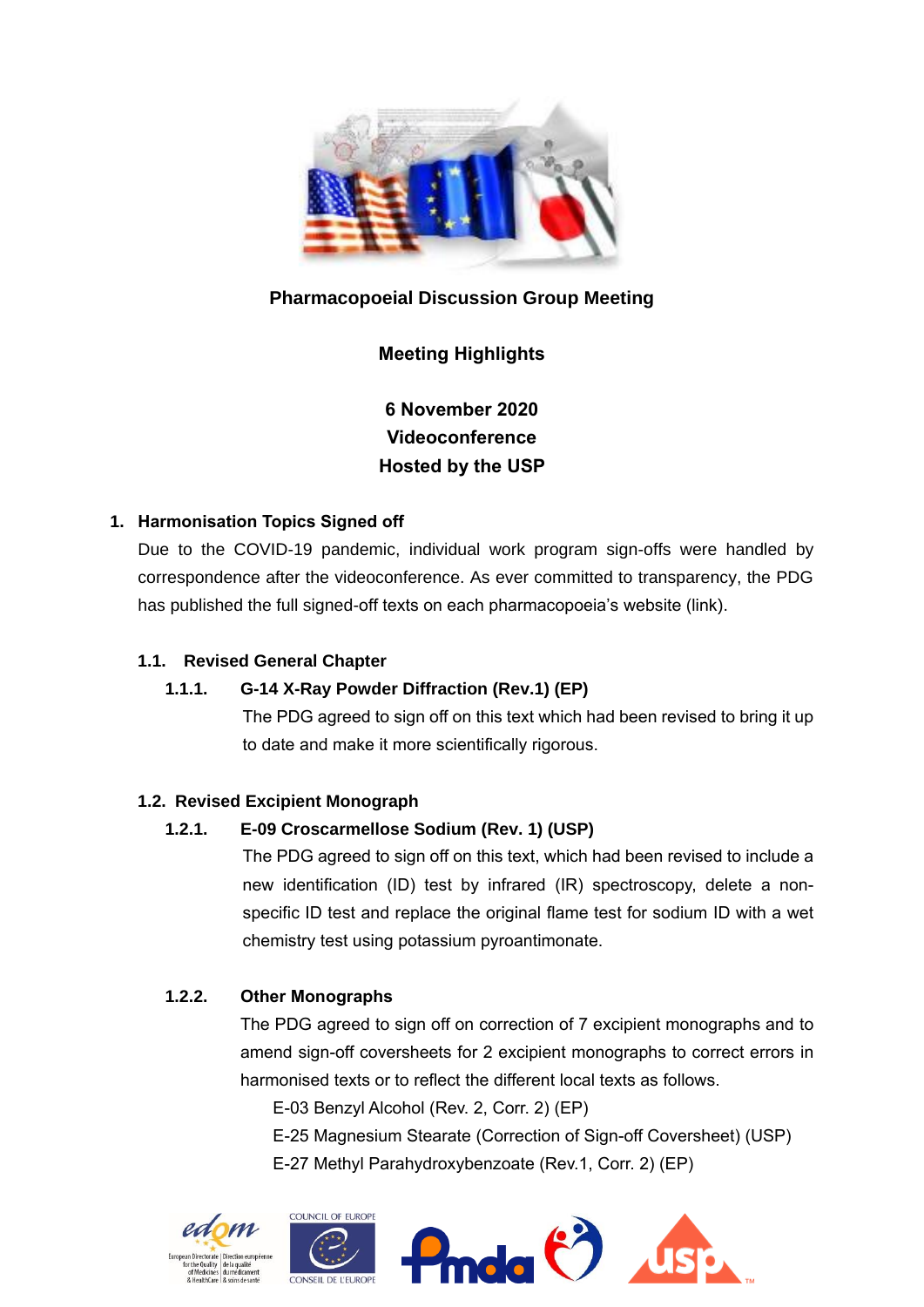- E-31 Polysorbate 80 (Correction of Sign-off Coversheet) (EP) E-38 Sodium Chloride (Rev. 3, Corr. 2) (EP) E-43 Wheat Starch (Rev. 3, Corr. 1) (EP) E-48 Ethyl Parahydroxybenzoate (Rev.1, Corr. 2) (EP) E-49 Propyl Parahydroxybenzoate (Rev.1, Corr. 2) (EP)
- E-50 Butyl Parahydroxybenzoate (Rev.1, Corr. 1) (EP)

## **2. Maintenance of ICH Q4B annexes and engagement of the pharmacopoeias of the countries/regions of non-founding ICH Regulatory Members**

As host of the next PDG meeting, the European Pharmacopoeia (Ph. Eur.) summarised the latest information on this project which aims to achieve broader interchangeability between pharmacopoeial methods in different pharmacopoeias, including those published by non-founding and non-standing ICH regulatory members. It was noted that feedback had been received indicating that ICH would be disposed to agree to the proposed pilot at the upcoming ICH Management Committee and Assembly meetings on 18 November 2020. The PDG had agreed to present slides prepared by the Ph. Eur. at the next ICH Assembly meeting.

**Post meeting note:** Following this meeting, the Ph. Eur. presented the proposal on behalf of the PDG and the ICH Assembly endorsed the PDG pilot approach.

The PDG would publish more information on the topic of the ICH Q4B annexes in a dedicated press release.

#### **3. Discussion/Decisions on the way forward for topics requiring specific emphasis**

### **3.1. General Chapters**

### **3.1.1. G-20 Chromatography (EP)**

Following public consultation and final comments on this new PDG text, the co-ordinating pharmacopoeia provided an update on its status and presented a proposal for the next steps. Discussions were ongoing with the possibility of concluding in 2021.

#### **3.1.2. G-07 Elemental Impurities (USP)**

The co-ordinating pharmacopoeia updated the status of this item and was still reviewing the comments received from stakeholders during its public consultation and from the other two pharmacopoeias.

#### **3.2. Excipients**

### **3.2.1. E-45 Sucrose (USP)**

The co-ordinating pharmacopoeia presented extensive public comments received on the PDG Stage 2 proposal for Sucrose, noting that it would